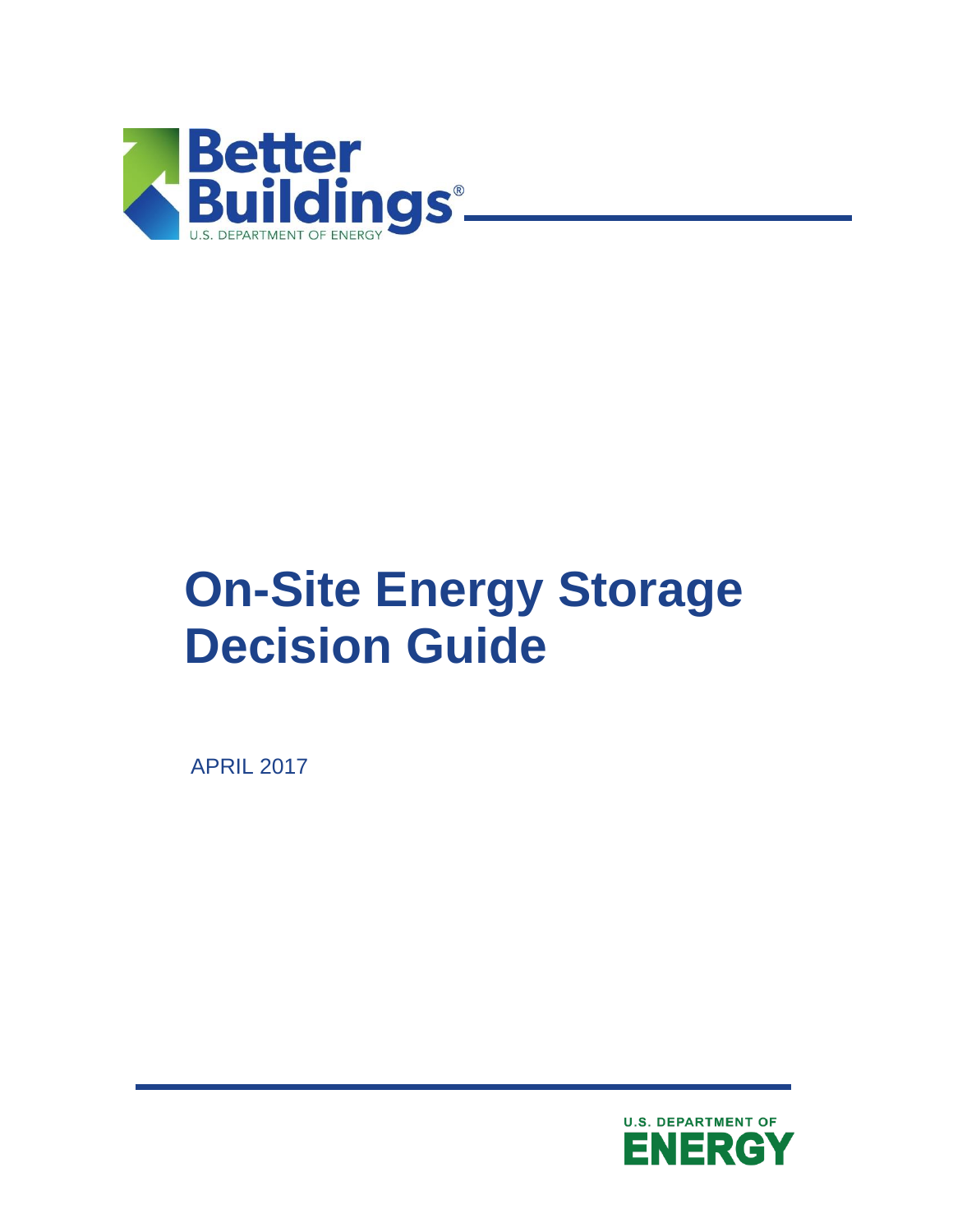#### Page 2

## Acknowledgments

This report was prepared by Navigant Consulting, Inc. under the guidance of Andy Mitchell and Jordan Hibbs of the U.S. Department of Energy's Better Buildings Alliance program. We would also like to thank Green Charge, Stem Inc., and Sharp for providing case studies and peer review.

# **Disclaimer**

This report should be viewed as a general guide to best practices and factors for consideration by end users who are planning or evaluating the installation of energy storage. A qualified professional engineer or firm should always be contracted to oversee any energy storage project.

This report was prepared as an account of work sponsored by an agency of the United States Government. Neither the United States Government, nor any agency thereof, nor any of their employees, nor any of their contractors, subcontractors, or their employees, makes any warranty, express or implied, or assumes any legal liability or responsibility for the accuracy, completeness, or usefulness of any information, apparatus, product, or process disclosed, or represents that its use would not infringe privately owned rights. Reference herein to any specific commercial product, process, or service by trade name, trademark, manufacturer, or otherwise, does not necessarily constitute or imply its endorsement, recommendation, or favoring by the United States Government or any agency, contractor, or subcontractor thereof. The views and opinions of authors expressed herein do not necessarily state or reflect those of the United States Government or any agency thereof.

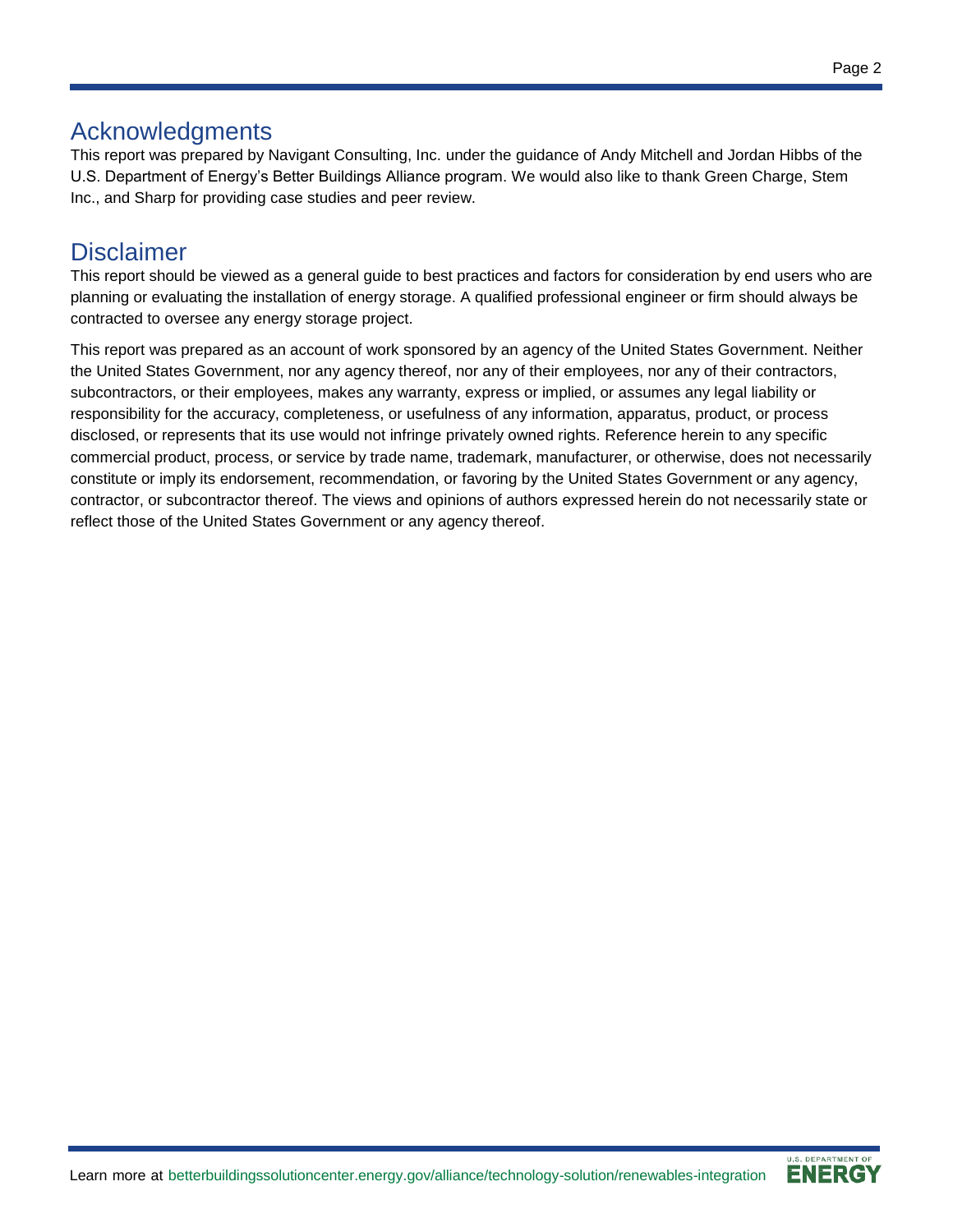# **Introduction**

#### **When to Use this Guide**

This guide is intended for anyone investigating the addition of energy storage to a single or multiple commercial buildings. This could include building energy managers, facility managers, and property managers in a variety of sectors. A variety of incentives, metering capabilities, and financing options exist for installing energy storage at a facility, all of which can influence the financial feasibility of a storage project. However, energy storage is not suitable for all business types or all regions due to variations in weather profiles, load profiles, electric rates, and local regulations.

This guide is broken into three parts:

- 1. Basics of Energy Storage,
- 2. Potential Benefits at Your Facility, and
- 3. Procurement Options.

This document provides information and references to other documents to facilitate these steps, but additional help may be required from professional engineers, accountants, and subject matter experts to facilitate making a final decision.

# 1. Basics of Energy Storage

Energy storage refers to resources which can serve as both electrical load by consuming power while charging and electrical generation by releasing power while discharging. Energy storage comes in a variety of forms, including mechanical (e.g., pumped hydro), thermal (e.g., ice/water), and electrochemical (e.g., batteries). Recent advances in energy storage, particularly in batteries, have overcome previous size and economic barriers preventing wide-scale deployment in commercial buildings. Although there are significant differences between technologies, energy storage systems (ESS) contain the same basic components:

- ▶ Storage Technology to store and release energy
- ▶ Power Conversion to convert the form (AC or DC) of the incoming and outgoing energy
- ▶ Thermal Management to keep the storage technology within the required operating temperature range
- ▶ Software & Controls to monitor and control the flow of energy

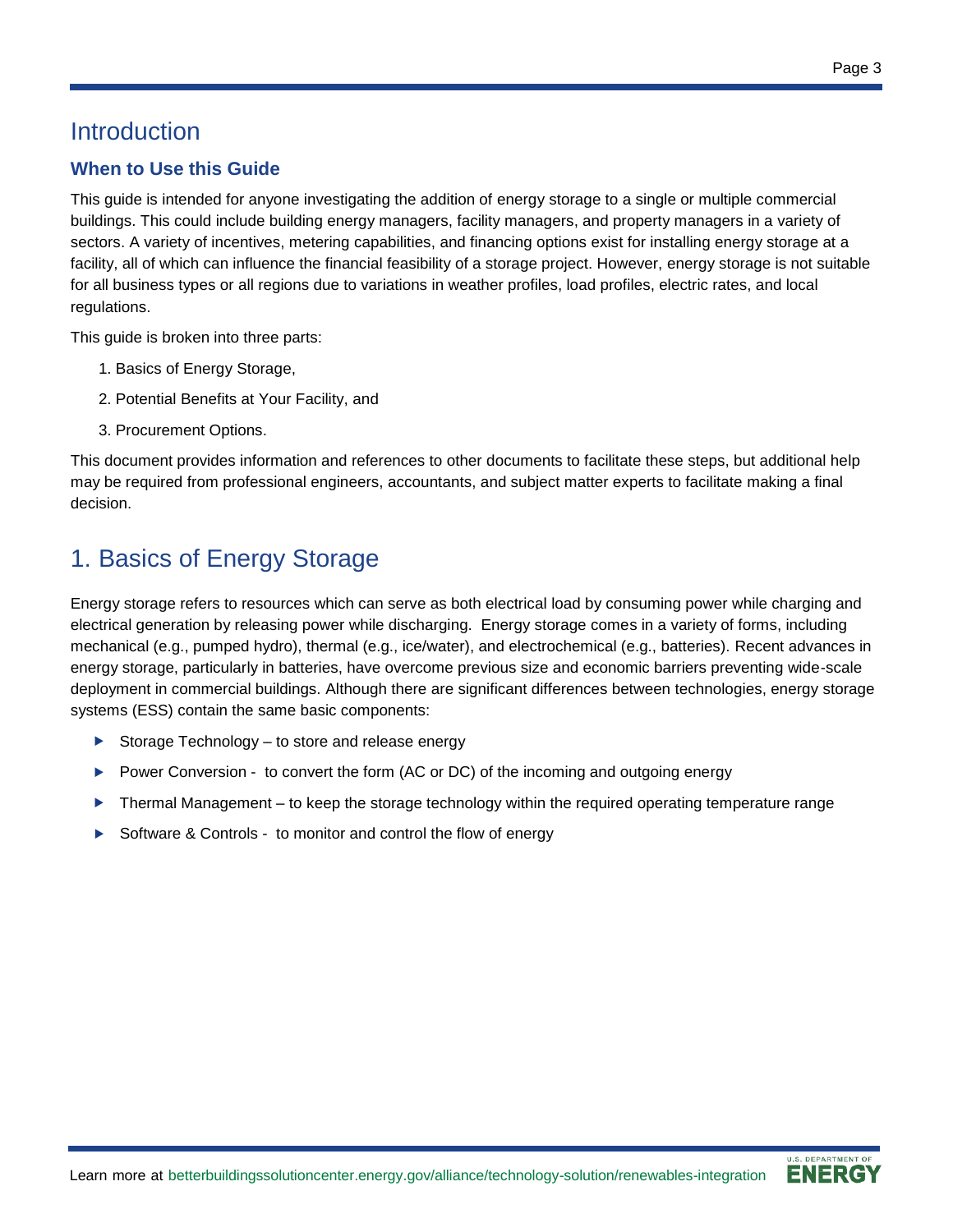#### **Common Commercial Technologies**

The most common technologies currently available for commercial applications of energy storage are shown in [TABLE 1.](#page-3-0) Within a given technology (e.g., lithium ion), there can be large differences in system performance based on the specific cell chemistry. For all of the technologies listed, as long as appropriate high voltage safety procedures are followed, energy storage systems can be a safe source of power in commercial buildings. For more information on specific technologies, please see the DOE/EPRI [Electricity Storage Handbook](http://www.sandia.gov/ess/publications/SAND2015-1002.pdf) available at:

<span id="page-3-0"></span>

| <b>Type</b>                         | <b>Key Characteristics</b>                                                                                                                                                                                                                                                         | <b>Common Applications</b>                                                                    |
|-------------------------------------|------------------------------------------------------------------------------------------------------------------------------------------------------------------------------------------------------------------------------------------------------------------------------------|-----------------------------------------------------------------------------------------------|
| <b>Advanced</b><br><b>Lead Acid</b> | By various combinations of adding ultracapacitor<br>technology, doping the anode, and using bipolar plates,<br>advanced lead acid batteries gain increased cycle life and<br>depth of discharge, while maintaining relatively low cost.                                            | Renewables integration, demand<br>charge management, backup<br>power                          |
| <b>Capacitors</b>                   | "supercapacitors," or "ultracapacitors" have extremely high<br>power densities and cycle life, but very low energy density.                                                                                                                                                        | Wind turbine pitch control,<br>Volt/VAR control, frequency<br>regulation, renewable smoothing |
| <b>Flow</b>                         | Common chemistries include zinc bromine and vanadium<br>redox. The power and energy density can be changed by<br>varying the size of the storage tanks and membrane.                                                                                                               | Long duration (>4hr) energy<br>shifting, backup power                                         |
| <b>Ice Storage</b>                  | Water is frozen into ice using grid power during off-peak<br>times. Then air is passed over the ice as it melts to provide<br>air conditioning and refrigeration. Since power is not<br>delivered back to the grid, this may be considered load<br>shifting in some jurisdictions. | Shifting for HVAC or refrigeration<br>loads to off-peak times                                 |
| <b>Lithium Ion</b><br>(Li-ion)      | Li-ion has both good power and energy density, high round-<br>trip efficiency, and good cycle life. Li-ion prices are being<br>driven down by economies of scale resulting from<br>widespread use in other applications.                                                           | Renewables shifting, renewables<br>smoothing, demand response,<br>demand charge management    |

## **TABLE 1. COMMON COMMERCIAL TECHNOLOGIES**

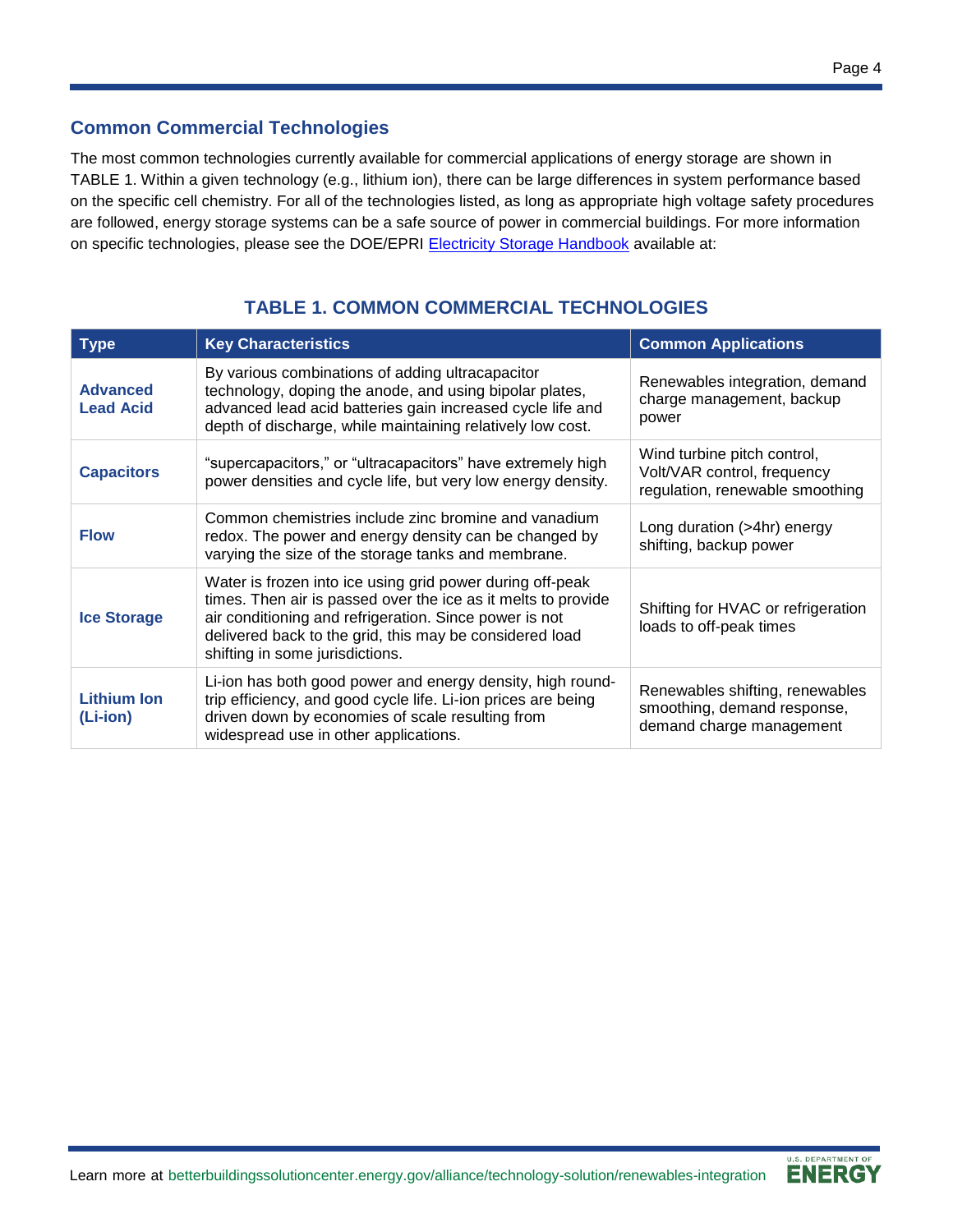# 2. Potential Benefits at Your Facility

By serving as both generation and load, energy storage can provide benefits to both consumers and the grid as a whole. For most commercial customers, the primary energy storage applications are:

- **Energy Arbitrage (buy low, sell/use high)**
- Demand Charge Management
- ▶ Power Factor Charge Management
- **Momentary Outages**
- Sustained Outages
- ▶ Renewable Energy Shifting and Smoothing

Depending on the local utility, some ESSs can also generate revenue by providing services to the larger grid. In these cases, an agreement is made between the system owner and the utility. This is either done directly through the utility, or through a system aggregator who then provides services to the utility. These aggregated groups of systems are sometimes referred to as virtual power plants (VPPs).

#### **Energy Arbitrage**

Due to fluctuations in demand, the price of electricity varies throughout the course of a day, and throughout the year. Although some customers may be charged a flat rate for their electricity, utilities try to incentivize energy used during low-cost off-peak hours by offering customers time of use (TOU) or real-time pricing; inquire with your utility or energy supplier. When TOU pricing is the rate plan in place, an ESS can be charged when the price is low, and discharged to offset the facility's load when the price is high. For this application, the ESS will typically have at least 4 hours of storage capacity and cycle between 200 to 400 times per year.

#### **Demand Charge Management**

Demand charges vary based on utility and rate structure but are usually based on a customer's peak demand each month. In markets with high demand charges such as California and New York, demand charges can comprise up to half of the total electric bill.

#### **SCHOOL CASE STUDY**

The Mountain View High School District in Los Altos (MVLA) partnered with Green Charge to install EV chargers and energy storage at their facility. The system was installed at no cost to the school, and uses shared savings to pay for the equipment. The net benefit is expected to be over \$1 million over the life of the project.

#### **Situation:**

High school with 4,300 students, faculty, and staff

#### **Solution:**

Four Level 2 EV Chargers

1.08 MW Li-ion storage

No upfront cost

#### **Benefits:**

\$86,000 in demand charge savings annually

Flat-fee EV charging for faculty and staff

Additional income through CAISO wholesale energy market

Image: System installation at the Mountain View Campus



An ESS can reduce demand charges by discharging when a building is approaching its peak load. This is more effective for buildings with "peaky" loads as opposed to those with a steady "flat" profile. For example, the ESS shown in [FIGURE 1,](#page-5-0) is only able to reduce the peak demand by 50kW for the "flat" profile. However, for the "peaky" profile, the same ESS can reduce the peak demand by 100kW.



<sup>1</sup> Green Charge, Mountain View Los Altos, "Customer Success Story," October 6, 2015.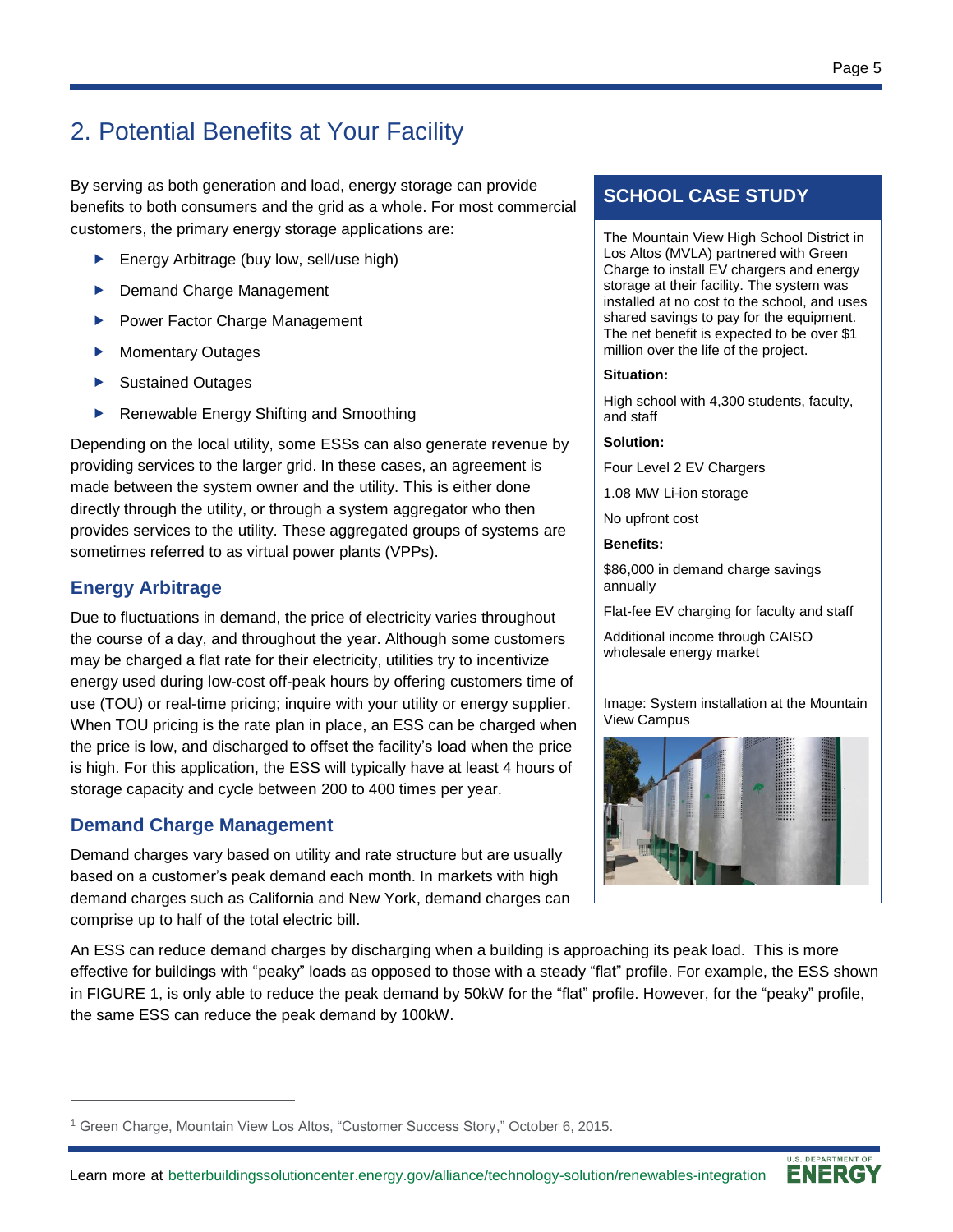<span id="page-5-0"></span>

#### **FIGURE 1. FLAT AND PEAKY DEMAND PROFILES<sup>2</sup>**

#### **Power Factor Charge Management**

Power factor charge management is more common for industrial users but can apply to commercial users that have significant inductive loads on site such as electric motors. An ESS can be used instead of purchasing capacitor banks to correct the power factor or paying power factor charges.

#### **Momentary Outages**

For customers with sensitive equipment (e.g., semiconductor manufacturers), momentary outages can cause significant disruptions to their operations. For small loads including computers, control systems, and medical equipment, a small ESS is used. These are referred to as uninterruptible power supplies (UPS) and are connected directly to the load. Larger ESS with additional equipment to allow for islanding can be used to prevent momentary outages across a variety of critical loads, or even across all loads within a building.

#### **Sustained Outages**

Energy storage can provide a cleaner, quieter alternative to conventional gas or diesel generators in case of a grid outage. However, an ESS cannot be refueled the same way as a conventional generator. As such, some facilities will only use the ESS for critical loads, integrate some form of renewable generation, or pair it with a generator.

#### **Renewable Energy Shifting and Smoothing**

Renewable wind and solar energy generation create power intermittently – either when the wind blows or when the sun shines. Energy storage can smooth both the momentary, and longer term fluctuations in power from intermittent renewable resources. There are currently no revenue streams associated with smoothing the short term fluctuations in power since the electric grid provides these same services at no cost. However, energy storage can be used to shift the power from renewable generation to times when it would be of more value. This could either be used to hedge against policy, regulatory or rate structure changes such as new time of use rates, new demand charges, or modifications to net metering tariffs.



<sup>&</sup>lt;sup>2</sup> Image source: Navigant Consulting, Inc.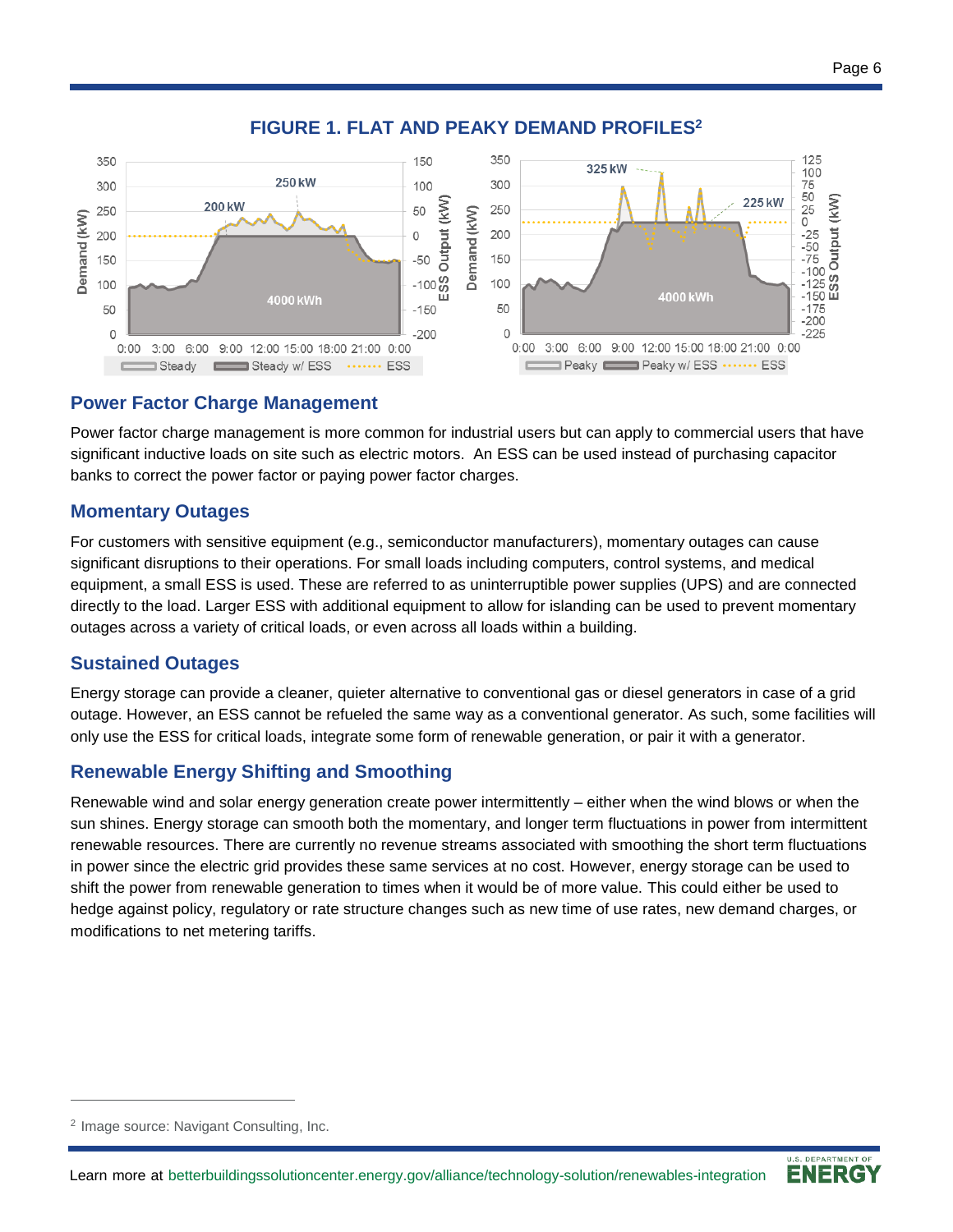For certain customers, the combination of solar plus storage can reduce a customer's bill by more than either solar or storage on their own. This is possible because:

- Solar reduces the amount of electricity drawn from the utility, but since solar power is not dispatchable, it is difficult to reduce the monthly peak and associated demand charges.
- <span id="page-6-0"></span>▶ The addition of solar to a facility can make the load more "peaky," which then makes it more economical to install energy storage for demand charge reduction.

#### **BAKER ELECTRIC[3](#page-6-0)**

Baker Electric partnered with Sharp to install energy storage alongside solar PV at their headquarters in Escondido California. The system works along with the solar to reduce peak demand. The facility peak load (red) is usually offset by the production of the solar system (green). However, during cloudy periods when the solar output is low, the battery (black) is discharged to reduce the facilities net load from the grid (blue). The result is that the net load from the facility (blue) stays below 50kW despite having a facility load of more than 80kW and intermittent solar generation.

**Situation: Corporate headquarters** 

**Solution:** 85 kW Solar System along with a 30 kW/80kWh Energy Storage System

**Benefits:** 36% Demand charge savings over first 12 months, 3.5 year system payback, ITC eligible installation

Image System Performance:





<sup>&</sup>lt;sup>3</sup> Baker Electric Escondido, California, August 2015. [http://www.baker-electric.com/wp-content/uploads/SmartStorage-Baker-](http://www.baker-electric.com/wp-content/uploads/SmartStorage-Baker-Electric-Case-Study-091115-FINAL.pdf)Electric-Case-Study-091115-FINAL.pdf.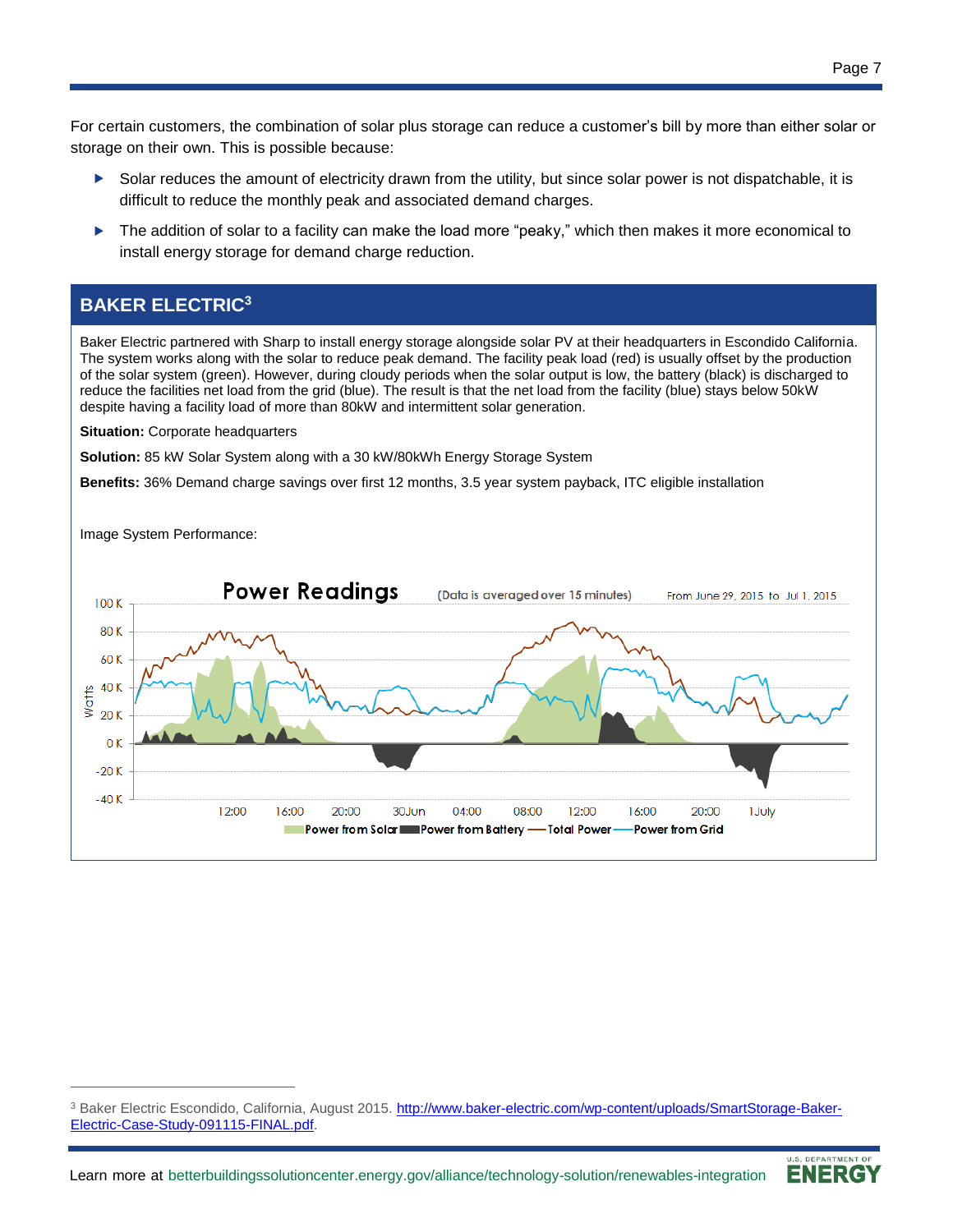#### **Assessing Benefits at Your Facility**

Before any significant investment in energy technology, an energy audit is highly recommended to identify an optimal strategy that may include technology that is more economical than installing energy storage or renewable generation. Once and energy audit has been performed, there are vendor specific and publicly available tools like the DOE [Energy Storage Computational Tool](https://www.smartgrid.gov/recovery_act/analytical_approach/energy_storage_computational_tool.html) or Electric Power Research Institute's (EPRI) Storage VET available to analyze the potential for storage:

[https://www.smartgrid.gov/recovery\\_act/analytical\\_approach/](https://www.smartgrid.gov/recovery_act/analytical_approach/energy_storage_computational_tool.html) [energy\\_storage\\_computational\\_tool.html](https://www.smartgrid.gov/recovery_act/analytical_approach/energy_storage_computational_tool.html)

#### <http://www.storagevet.com/>

These tools will help analyze the energy usage at your facility, and determine which (if any) of the applications listed above are suitable for your facility, and the associated monetary value. In addition to the output from these tools, common questions to consider include:

- ▶ What is the goal of installing storage?
- ▶ What is the net benefit (or cost) of installing a storage system?
- $\triangleright$  Are there other energy efficiency or load control options which should be made before considering energy storage?
- ▶ Does the local utility or state government offer any programs to incentivize energy storage?
- Are there any local regulations that will affect the installation of energy storage?
- ▶ What is the current rate structure? Are the rates high and do they include time of use, demand charges, or power factor charges?
- ▶ Does the facility have a relatively flat or peaky load profile?
- ▶ What are the main loads in the building and are they predictable?
- What are the potential energy storage applications given the load profile and rate structure?
- $\blacktriangleright$  How much value does the company put on the associated benefits?

Assistance from a certified energy professional and/or the local utility will help inform you on the potential rate options and any financial incentives that may apply.

#### **Stakeholder Engagement**

Assuming the initial analysis shows that energy storage is an economically viable option, the final decision to procure an ESS needs to be taken in the broader perspective of the business as a whole. This can include looking at issues of space, noise, and timing for system installation. Once the decision has been made to procure storage, there are several different procurement options.

## **OCEAN PARK INN[4](#page-7-0)**

The Ocean Park Inn had high peaks, with demand charges accounting for up to 50% of their monthly bill. They were looking for sustainable solutions which wouldn't adversely affecting guests or operations and decided to partner with Stem Inc. for a sustainable method of reducing their demand charges.

**Situation:**  72 room hotel

**Solution:**  18 kW Energy Storage System

#### **Benefits:**

10% reduction in demand charges \$4,500 in annual savings

Image: System installation

<span id="page-7-0"></span>

<sup>4</sup> Stem Inc., "Ocean Park Inn," 2015.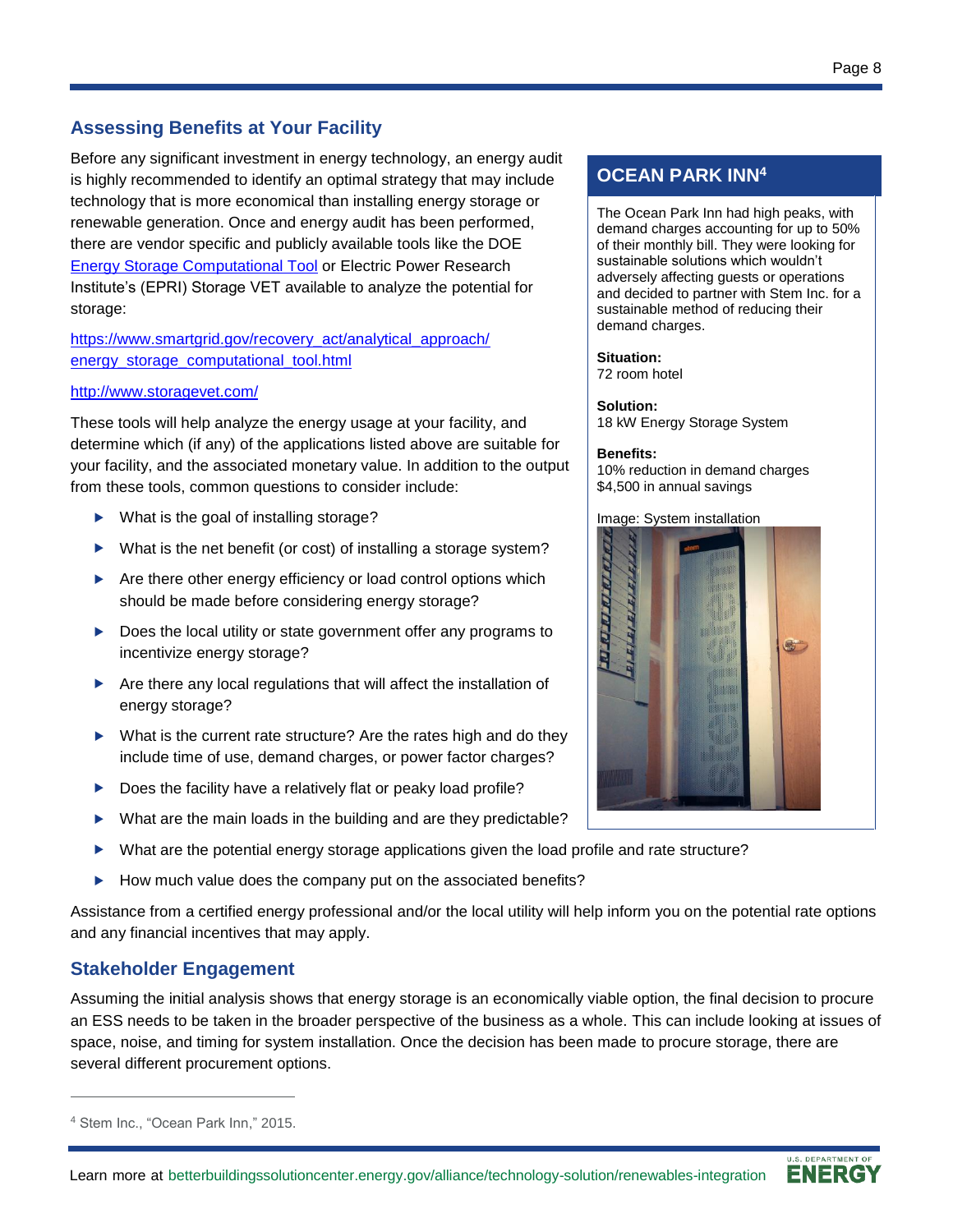## **TABLE 2. ENERGY STORAGE BENEFITS**

| <b>Benefit</b>                         | <b>Key Characteristics</b>                                                                     | <b>Common Applications</b>                                                              |  |
|----------------------------------------|------------------------------------------------------------------------------------------------|-----------------------------------------------------------------------------------------|--|
| <b>Cost Savings</b>                    | ESSs can reduce the total electric bill by changing the way a<br>facility uses electricity.    | Energy Arbitrage, Demand<br>Charge Management, Power<br><b>Factor Charge Management</b> |  |
| <b>Reduced</b><br><b>Outages</b>       | ESSs can be used to prevent momentary and sustained<br>outages for critical loads.             | Momentary and Sustained<br><b>Outage Support</b>                                        |  |
| <b>Renewable</b><br><b>Integration</b> | ESSs can support the integration of intermittent renewable<br>energy.                          | Renewable Energy Shifting and<br>Smoothing                                              |  |
| <b>Tax Savings</b>                     | Depending on the application, federal, state, or municipal<br>tax incentives may be available. | Varies based on regional<br>incentives                                                  |  |
| <b>Being "Green"</b>                   | Energy storage is considered a "green" power option and<br>promotes a positive public image.   | All of the above                                                                        |  |

# 3. Procurement Options

#### **Value Chain**

Energy storage can be procured directly from "upstream" technology providers, or from "downstream" integration and service companies (FIGURE 2) **Error! Reference source not found.**. Upstream companies provide the storage technology, power conversion system, thermal management system, and associated software. Downstream companies concentrate on site-specific issues including system sizing, project development and system integration. Downstream companies are also often "technology agnostic," and work with multiple upstream vendors.

#### **FIGURE 2. ENERGY STORAGE VALUE CHAIN**



#### **Contracting Structures**

There is a rapidly changing landscape of ownership and operation models for energy storage. TABLE 3 lists the highlevel contracting structures which currently exist or are expected to exist in the near future. The structures generally vary based on who has control of the system, the potential benefits from the system, and which party assumes which risks. Please note that there are also many subtle variations within each category.

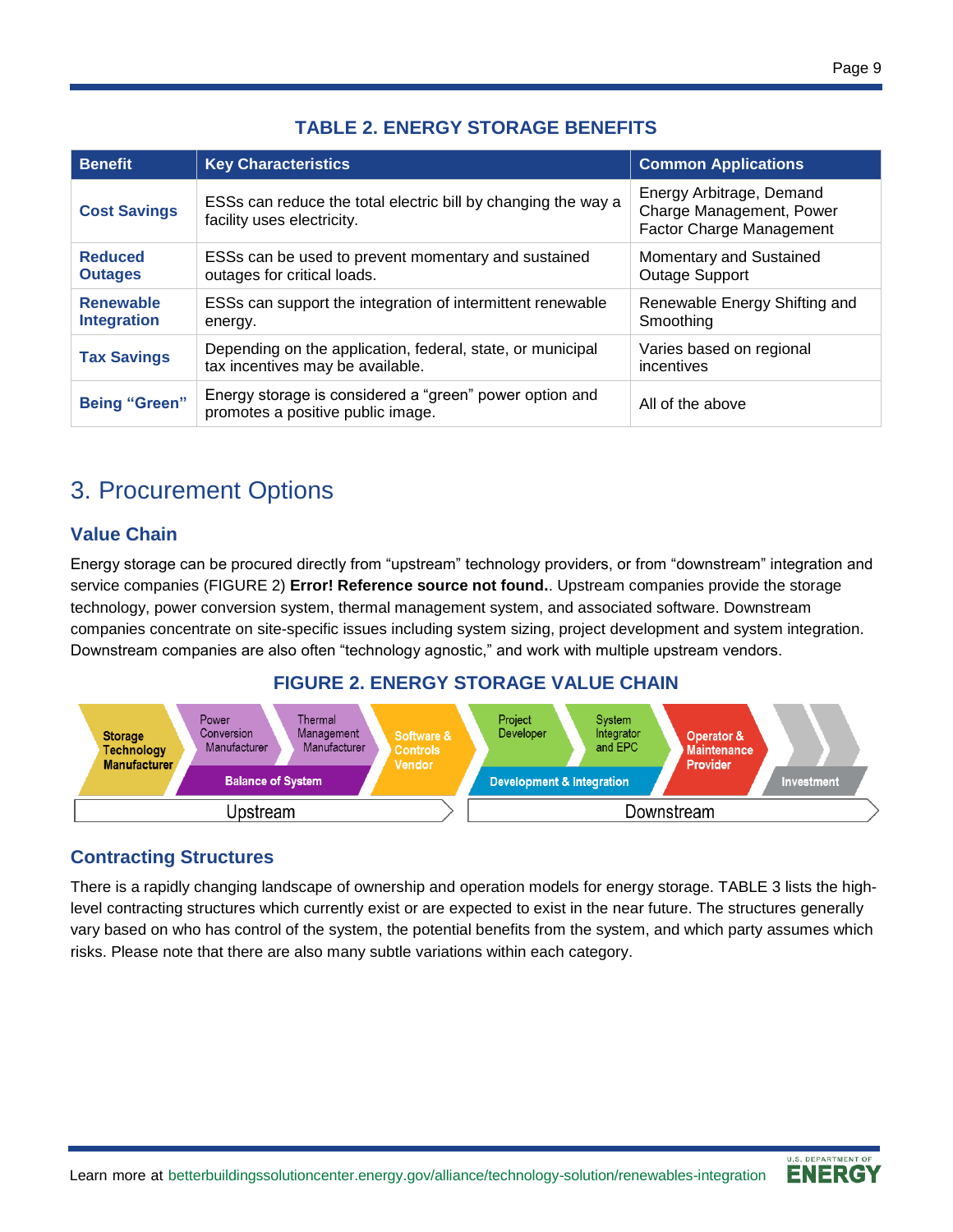## **TABLE 3. POTENTIAL CONTRACT STRUCTURES**

| <b>Model</b>                                                                   | <b>Ownership</b>           | <b>Control</b>           | <b>Notes</b>                                                                                                                                                                                                                                                                  |
|--------------------------------------------------------------------------------|----------------------------|--------------------------|-------------------------------------------------------------------------------------------------------------------------------------------------------------------------------------------------------------------------------------------------------------------------------|
| Sale/Lease                                                                     | Customer                   | Customer/<br>Developer   | Gives the customer the control over the ESS, but the customer<br>assumes the majority of the technical and business risk.                                                                                                                                                     |
| <b>Power Purchase</b><br><b>Agreement (PPA)</b><br>or<br><b>Shared Savings</b> | Third-Party<br>Owner (TPO) | Customer/<br>Developer   | Customer is charged based on services (kW, kWh, reactive<br>power) or based on a percentage of the bill savings. Generally,<br>no or low money down, and transfers most risks to the ESS<br>vendor. May limit the cost-effectiveness of future energy<br>efficiency upgrades. |
| <b>Holistic Energy</b><br><b>Management</b>                                    | Third-Party<br>Owner (TPO) | Developer                | Complete energy management solutions including energy<br>audits, energy efficiency, bill management, distributed<br>generation, and load control.                                                                                                                             |
| Sale/Lease +<br><b>Utility Tariff</b>                                          | Customer                   | Utility or<br>Aggregator | Customer purchases the ESS but "shares" it with the utility.<br>Customer receives lower bills but may have restrictions on<br>when or how they operate the ESS.                                                                                                               |
| <b>Utility</b><br><b>Procurement</b>                                           | Third-Party<br>Owner (TPO) | Utility or<br>Aggregator | Utility purchases the ESS and locates it at the customer's<br>facility. Customer receives lower bills, but may have restrictions<br>on when or how they operate the ESS.                                                                                                      |

### **Assessing Business Risk**

Regardless of the contracting structure selected, there are business risks to be aware of including:

- $\triangleright$  What happens if there is a change in the utility rates with respect to the types and price of charges or in the structure of the rate itself?
- $\triangleright$  What happens if there is an increase, decrease, or shift in the way your facility uses electricity? How will that change the monetary value of the system benefits?
- ▶ What happens if the energy storage system fails or does not perform reliably?
- What happens to the system and its operation after the lease or shared savings contract expire?
- ▶ What happens in the event of the insolvency of any of the involved parties?

#### **Soliciting Bids and Selecting a Winner**

Once the appropriate business model has been decided, an RFP can be created, or it may be simpler just to meet with the potential suppliers. Unfortunately, there are not standard RFP templates, nor is there a standard method of responding for vendors. The common issues resulting from this are:

- ▶ Customers may provide incomplete or incorrect information to vendors.
- ▶ Vendors may quote different sized systems for the same facility and application.
- ▶ Vendors may quote different levels of shared savings for a given system based on different assumptions.
- Vendors may propose different ownership structures based on local regulations, the tax structure of either the client or the vendor, and who is entitled to revenue from any capacity payments or renewable energy credits if applicable.

It is also important to consider who is responsible in case of warranty or support issues.

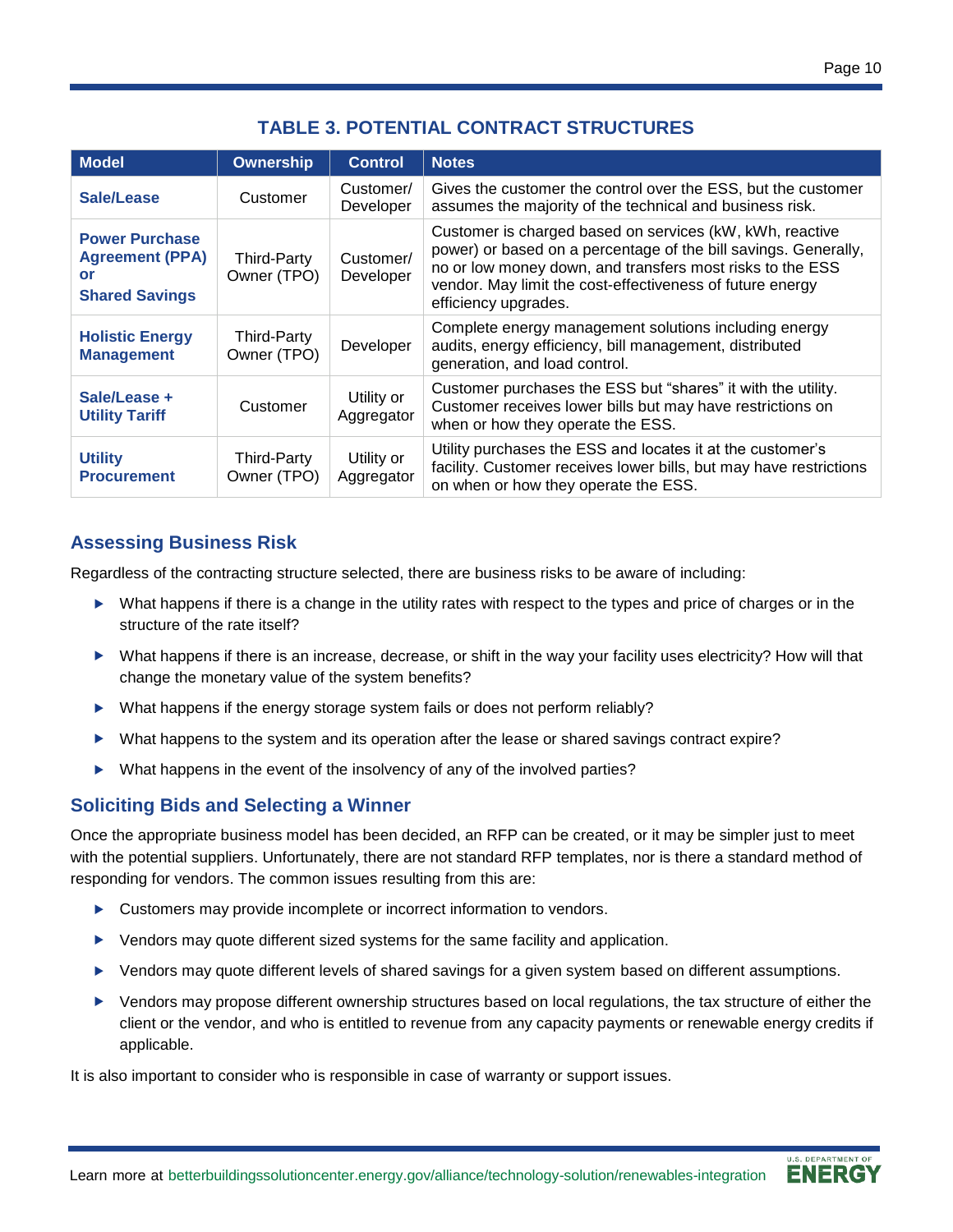#### **Construction and Commissioning**

In most cases, the installation of the ESS should cause no more issues than any other similarly sized construction project at your facility. For larger systems, several vendors use "containerized" designs which dramatically reduce the amount of setup time required on site. The final step will be the commissioning process where the system is turned on, and gradually "learns" how your facility is operated and adjusts its behavior to maximize the savings. Note that the degree of automation in this learning process varies dramatically by vendor and application.

# Next Steps

For further information, please contact your local utility or energy services provider. Other useful resources include:

- ▶ [DOE Better Buildings Alliance:](https://betterbuildingssolutioncenter.energy.gov/alliance) For information on the Better Buildings Alliance events, publications, and energy efficiency for commercial buildings.
- [Electricity Storage Handbook:](http://www.sandia.gov/ess/publications/SAND2015-1002.pdf) For an overview of energy storage technologies, applications, benefits, and procurement guidance.
- **[Energy Storage Association:](http://energystorage.org/) For policy updates, case studies, events, and industry resources.**
- [DOE Energy Storage Computational Tool:](https://www.smartgrid.gov/recovery_act/analytical_approach/energy_storage_computational_tool.html) For a free, high-level analysis of potential projects.